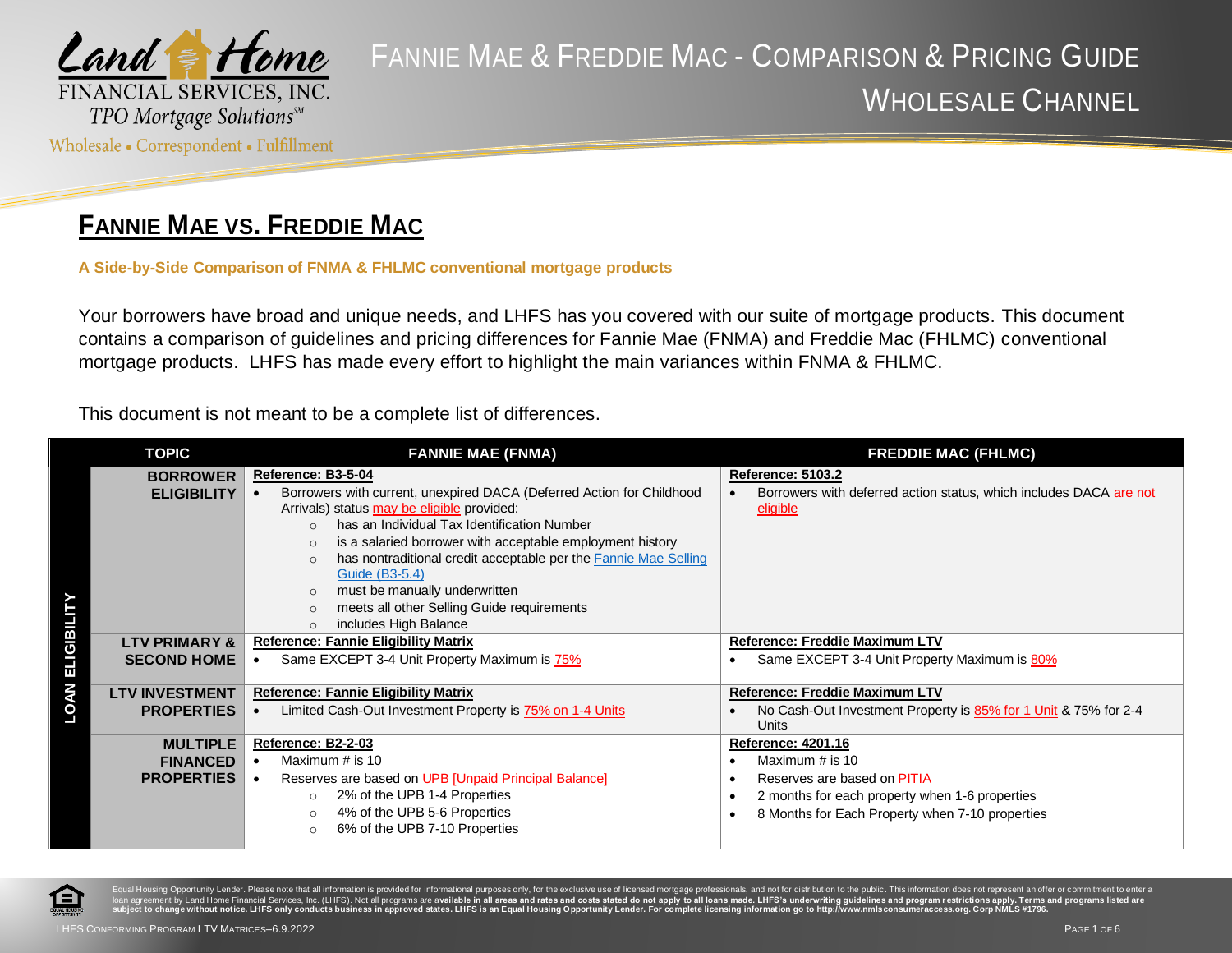

Wholesale • Correspondent • Fulfillment

| <b>TOPIC</b>                                            | <b>FANNIE MAE (FNMA)</b>                                                                                                                                                                                                                                                                                                                                                                                                                                                                                                      | <b>FREDDIE MAC (FHLMC)</b>                                                                                                                                                                                                                                                                                                                                              |
|---------------------------------------------------------|-------------------------------------------------------------------------------------------------------------------------------------------------------------------------------------------------------------------------------------------------------------------------------------------------------------------------------------------------------------------------------------------------------------------------------------------------------------------------------------------------------------------------------|-------------------------------------------------------------------------------------------------------------------------------------------------------------------------------------------------------------------------------------------------------------------------------------------------------------------------------------------------------------------------|
| <b>30 DAY ACCOUNTS</b><br>- INCLUDE IN DTI?             | Reference: B3-6-05<br>Not Required to be Included in DTI<br>Must Verify Funds to Pay<br>$\bullet$                                                                                                                                                                                                                                                                                                                                                                                                                             | <b>Reference: 5401.2</b><br>Not Required to be Included in DTI [See Requirements below in red] *<br>Must Verify Funds to Pay                                                                                                                                                                                                                                            |
| <b>30 DAY ACCOUNTS</b><br>- ABILITY TO<br><b>PAYOFF</b> | Reference: B3-06-07<br>30-Day Account that Does Not Reflect a Monthly Payment OR,<br>30-Day Account that Reflects a Monthly Payment Equal to the Account<br>Balance<br>DU Will Include Balance in "Reserves Required" in Underwriting<br>Findings.<br>If DU Requires No Reserves the Cash-Out to the Borrower will be<br>Reduced by Payoff Amount OR,<br>If the borrower paid off the account balance prior to closing, the lender<br>may provide proof of payoff in lieu of verifying funds to cover the<br>account balance. | Reference: 5401.2<br>* Regardless of the balance. If a monthly payment is not on the credit report,<br>AND there is no documentation in the mortgage file indicating the monthly<br>payment amount,<br>THEN, 5% of the outstanding balance is considered to be the required<br>monthly payment.<br>UNLESS, the borrower has sufficient funds to pay off the amount owed |
| <b>COLLECTIONS</b>                                      | Reference: B3-5.3-09<br>Must be an Accept/Eligible for these parameters to apply:<br>Primary Residence- Not Required to be paid.<br>$\circ$<br>2-4 Units or Second Homes anything exceeding \$5000 must<br>$\circ$<br>be paid off.<br>Investment Properties, Individual collections of \$250+ or an<br>$\circ$<br>aggregate of \$1000 must be paid off.                                                                                                                                                                       | <b>Reference: 5401.2</b><br>No written policy as long as collection does not affect First lien position.                                                                                                                                                                                                                                                                |
| <b>CREDIT-SCORE</b>                                     | <b>Reference: B3-5.1-01</b><br>Minimum is 620<br>$\bullet$<br>For loan casefiles with more than one borrower. DU will now use an<br>average median credit score when determining if a loan casefile meets<br>the minimum credit score requirement of 620.<br>See guidelines for additional details. DU's average median<br>$\circ$<br>credit score will only be used in the eligibility assessment for<br>non-RefiNow loans.                                                                                                  | <b>Reference: 5201.1</b><br>Minimum is 620                                                                                                                                                                                                                                                                                                                              |
| <b>CREDIT-NON-</b><br><b>TRADITIONAL</b>                | <b>Reference: B3-5.4-01</b><br>Max LTV is 90%<br>$\bullet$<br>Max DTI is 40%<br>$\bullet$                                                                                                                                                                                                                                                                                                                                                                                                                                     | Not available<br>$\bullet$                                                                                                                                                                                                                                                                                                                                              |
| <b>DISPUTED</b><br><b>TRADELINE</b>                     | <b>Reference: B3-5.3-09</b><br>DU Attempts approval with Disputes<br>$\bullet$<br>If loan cannot qualify AUS will state "excluded" - comply with the<br>message given.                                                                                                                                                                                                                                                                                                                                                        | Reference: 5203.2<br>LPA Attempts approval with Disputes.<br>AUS will state "Invalid" if unable to decision - manual u/w is not allowed.                                                                                                                                                                                                                                |

A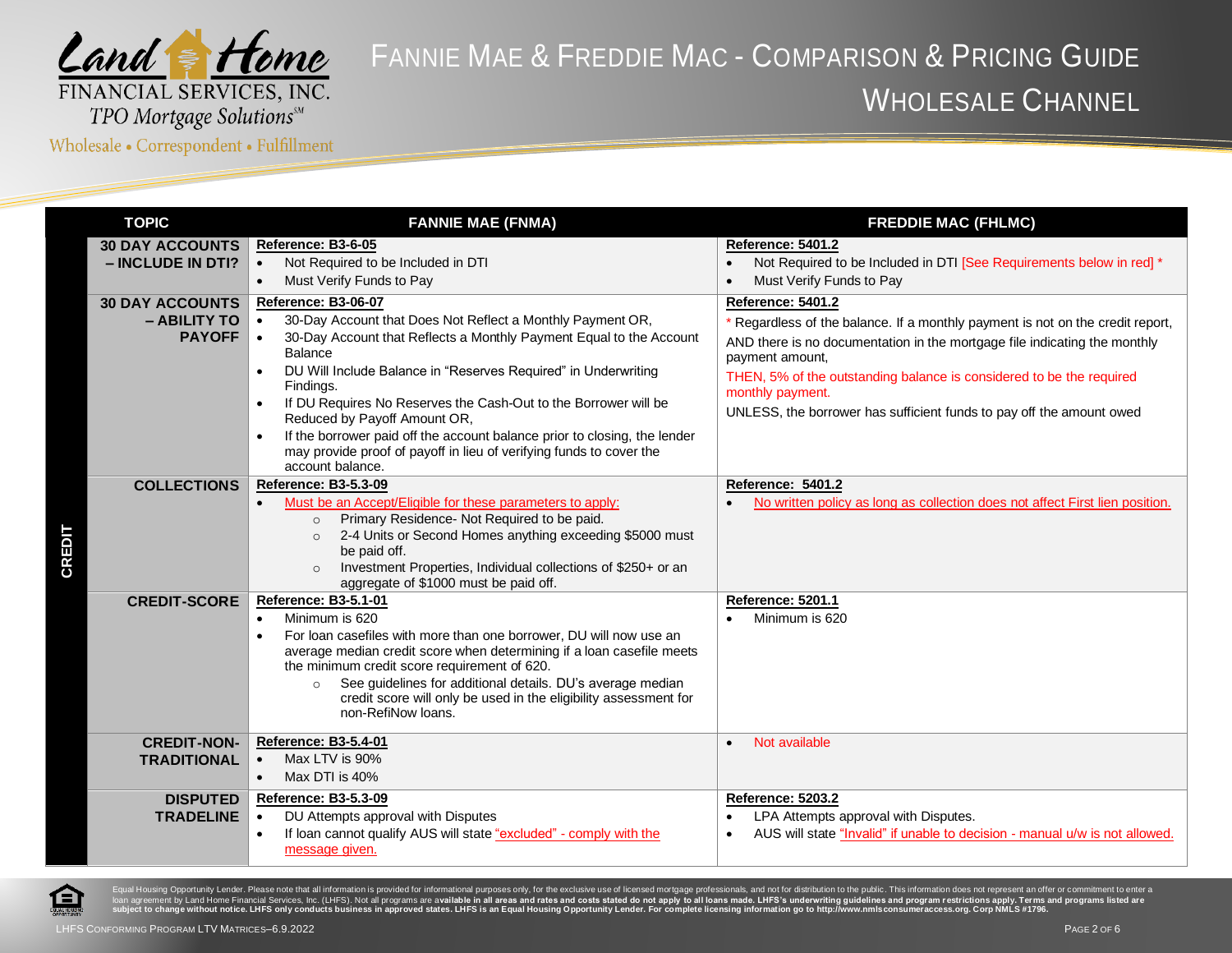

Wholesale • Correspondent • Fulfillment

|                           | <b>TOPIC</b>                                                                 | <b>FANNIE MAE (FNMA)</b>                                                                                                                                                                                                                                                                                                                                                                                                                                                                                                                                                                                                                                                                                                                                                                                                                                                                                                                                                        | <b>FREDDIE MAC (FHLMC)</b>                                                                                                                                                                                                                                                                                                                                                                                                                                                                                                                                                                                                                                                                                                                                                                                                                                                                                                                                                                                                                                                                                                                                             |
|---------------------------|------------------------------------------------------------------------------|---------------------------------------------------------------------------------------------------------------------------------------------------------------------------------------------------------------------------------------------------------------------------------------------------------------------------------------------------------------------------------------------------------------------------------------------------------------------------------------------------------------------------------------------------------------------------------------------------------------------------------------------------------------------------------------------------------------------------------------------------------------------------------------------------------------------------------------------------------------------------------------------------------------------------------------------------------------------------------|------------------------------------------------------------------------------------------------------------------------------------------------------------------------------------------------------------------------------------------------------------------------------------------------------------------------------------------------------------------------------------------------------------------------------------------------------------------------------------------------------------------------------------------------------------------------------------------------------------------------------------------------------------------------------------------------------------------------------------------------------------------------------------------------------------------------------------------------------------------------------------------------------------------------------------------------------------------------------------------------------------------------------------------------------------------------------------------------------------------------------------------------------------------------|
|                           | <b>INQUIRIES</b>                                                             | <b>Reference: B3-5.2-04</b><br>The credit report must list all inquiries in the previous 90 days.<br>Lender must confirm that no new credit has been obtained that is not<br>$\bullet$<br>reflected on the application.<br>If additional credit was obtained the debt must be verified and considered<br>in calculating the DTI.                                                                                                                                                                                                                                                                                                                                                                                                                                                                                                                                                                                                                                                | <b>Reference: 5201.1</b><br>The credit report must list all inquiries in the previous 90 days.<br>Lender must confirm that no new credit has been obtained that is not<br>$\bullet$<br>reflected on the application.<br>If additional credit was obtained the debt must be verified and<br>$\bullet$<br>considered in calculating the DTI.                                                                                                                                                                                                                                                                                                                                                                                                                                                                                                                                                                                                                                                                                                                                                                                                                             |
|                           | <b>MORTGAGE</b><br><b>PAYMENT NOT</b><br><b>REPORTED TO</b><br><b>BUREAU</b> | <b>Reference: B3-5.3-09</b><br>Requires Verification for Payment History<br>$\bullet$                                                                                                                                                                                                                                                                                                                                                                                                                                                                                                                                                                                                                                                                                                                                                                                                                                                                                           | <b>Reference: 5201.1</b><br>Does not require verification of payment history on Accept Status                                                                                                                                                                                                                                                                                                                                                                                                                                                                                                                                                                                                                                                                                                                                                                                                                                                                                                                                                                                                                                                                          |
|                           | <b>SIGNIFICANT</b><br><b>DEROGATORY</b><br><b>CREDIT</b>                     | Reference: B3-5.3-07<br>DU cannot determine disbursement date so will utilize the credit report<br>date for measurement.<br>Foreclosures where the mortgage was included in the BK may be<br>disregarded. Apply BK wait period only.                                                                                                                                                                                                                                                                                                                                                                                                                                                                                                                                                                                                                                                                                                                                            | Reference: 5201.1(a), 5202.3 & 5202.5(a)<br>From the event date to the application date<br>Freddie has not stated wait periods if Accept/Eligible by LPA.<br>$\bullet$<br>If Accept/Caution Waiting Periods Apply<br>Foreclosures where the mortgage was included in the BK may NOT<br>be disregarded. Foreclosure wait periods apply.                                                                                                                                                                                                                                                                                                                                                                                                                                                                                                                                                                                                                                                                                                                                                                                                                                 |
| <b>CREDIT (CONTINUED)</b> | <b>STUDENT LOANS</b>                                                         | Reference: B3-6-05<br>If the monthly payment is provided on the credit report use that to qualify.<br>If the credit report does not reflect the correct monthly payment use the<br>$\bullet$<br>monthly payment on the student loan documentation.<br>If the credit report does not provide a monthly payment OR if the report<br>$\bullet$<br>shows \$0 the lender must determine:<br>IBR [Income Based Repayment] - Use student loan<br>$\circ$<br>documentation for payment.<br>IF IBR [Income Based Repayment] is \$0 use \$0<br>If in Deferment or Forbearance use 1% of Outstanding Balance. [even if<br>this is lower than actual fully amortized payment]<br>OR a fully amortizing payment using documented loan<br>$\circ$<br>repayment terms<br>Fannie has no guidance for:<br>$\bullet$<br>Forgiveness<br>$\bullet$<br>Cancellation<br>$\bullet$<br>Discharge<br><b>Employment Contingency Repayment Plans</b><br><b>Cash-Out Refinance Option for Student Loans</b> | Reference: 5401.2<br>For Student loans in Repayment, Deferment or Forbearance:<br>$\bullet$<br>If the monthly payment amount is greater than zero, use the<br>$\circ$<br>monthly payment amount reported on the credit report.<br>OR, If the monthly payment amount reported on the credit<br>$\circ$<br>report is zero, use 0.5% of the outstanding balance.<br>For Student Ioans in Forgiveness, Cancellation, Discharge or<br>Employment Contingent Repayment programs, monthly payments<br>may be excluded if verification exists for:<br>10 or less monthly payments until the full balance is<br>$\circ$<br>forgiven, canceled, discharged or repaid.<br>The monthly payment on a student loan is deferred or is in<br>$\circ$<br>forbearance and the full balance of the student loan will be<br>forgiven, canceled, discharged or in the case of an<br>employment-contingent repayment program, paid, at the<br>end of the deferment or forbearance period<br>AND, The Borrower currently meets the requirements for the<br>student loan forgiveness, cancelation, discharge or<br>employment-contingent repayment program<br>No Student Loan Cash-Out Options |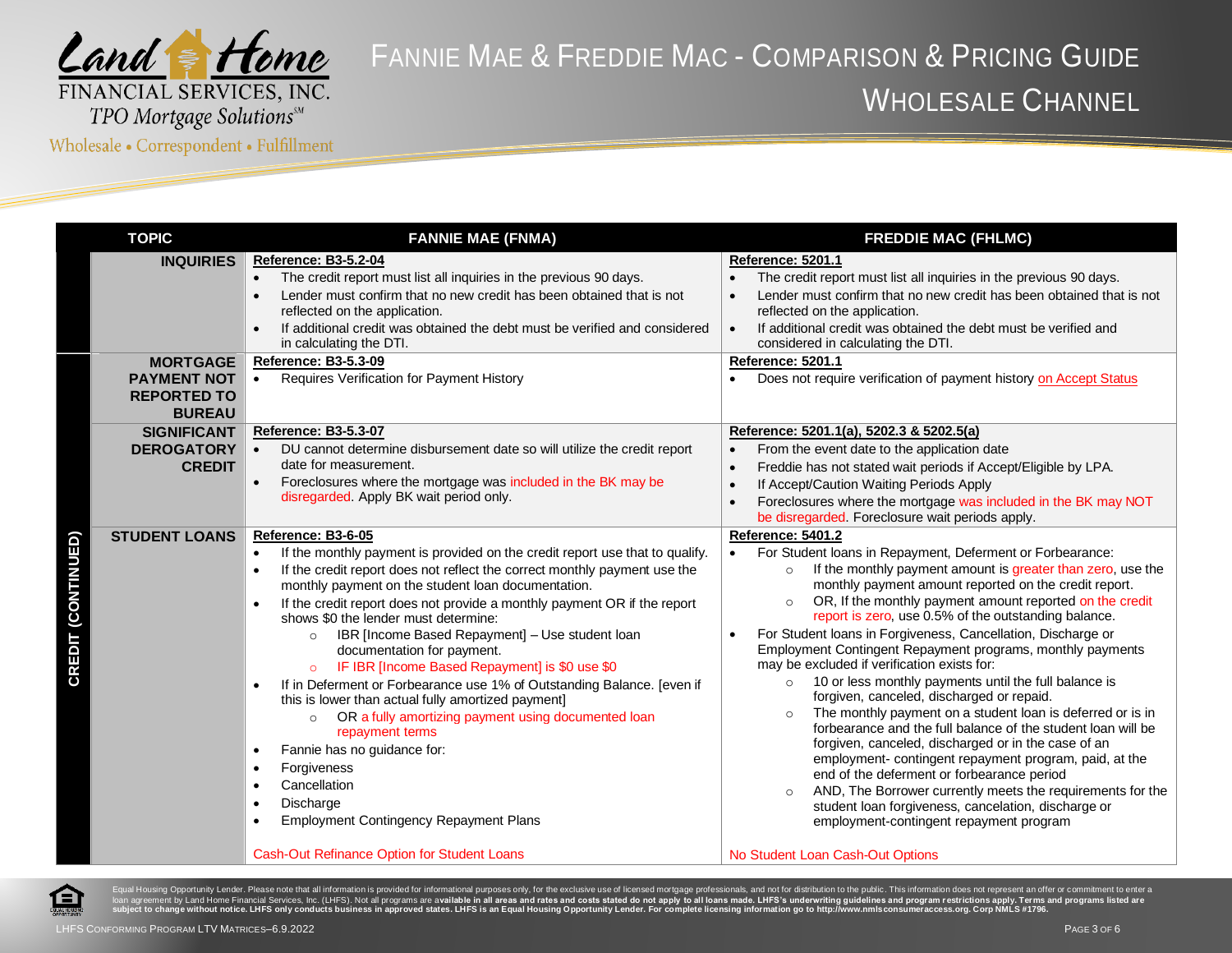

Wholesale • Correspondent • Fulfillment

| <b>Topic</b>                                | <b>Fannie Mae (FNMA)</b>                                                                                                                                                                                                                                                                                                                                                                                                                                                                                                                                                                                                                                                                                                               | <b>Freddie Mac (FHLMC)</b>                                                                                                                                                                                                                                                                                                                                                                                                                                                                                                                                                                                                                                                                                                                    |
|---------------------------------------------|----------------------------------------------------------------------------------------------------------------------------------------------------------------------------------------------------------------------------------------------------------------------------------------------------------------------------------------------------------------------------------------------------------------------------------------------------------------------------------------------------------------------------------------------------------------------------------------------------------------------------------------------------------------------------------------------------------------------------------------|-----------------------------------------------------------------------------------------------------------------------------------------------------------------------------------------------------------------------------------------------------------------------------------------------------------------------------------------------------------------------------------------------------------------------------------------------------------------------------------------------------------------------------------------------------------------------------------------------------------------------------------------------------------------------------------------------------------------------------------------------|
| <b>INCOME AFTER</b><br><b>CLOSING</b>       | <b>Reference: B3-3.1-09</b><br>Option One: [Loan funded AFTER Borrower Starts Employment]<br>Must Obtain Executed Employment Contract.<br>Prior to Delivering the loan to Fannie Mae, lender must have a paystub<br>from the borrower.                                                                                                                                                                                                                                                                                                                                                                                                                                                                                                 | Reference: 5303.2 (e)<br>Option One:<br>Start date within 90 Days of Note Date.<br>1-Unit<br>$\bullet$<br>Purchase or No Cash Out<br>$\bullet$                                                                                                                                                                                                                                                                                                                                                                                                                                                                                                                                                                                                |
| <b>INCOME</b>                               | Option Two: [Loan funded BEFORE Borrower Starts Employment]<br>Must Start w/in 90 Days of Note Date<br>1-Unit<br>$\bullet$<br>Purchase-Primary Residence Only<br>$\bullet$<br>May Not be Employed by Family Member.<br>$\bullet$<br>Qualifying Using Based/Fixed Income Only.<br>$\bullet$<br>Lender must document reserves required by DU and ONE of the<br>following:<br>6 Months PITIA<br>$\bullet$<br>OR, Financial reserves to cover monthly liabilities included in the DTI for<br>the new property, that meets or exceeds the gap between the Note Date<br>and New Job start date.<br>OR, May use the amount of income the borrower is expected to receive<br>$\bullet$<br>between the note date and the employment start date. | Option Two:<br>No limit on Note Date<br>$\bullet$<br>1-4 Units<br><b>Second Home</b><br>1-4 Investment<br>Purchase, No Cash-Out or Cash-Out<br>INCOME MUST START BEFORE DELIVERY TO FREDDIE<br>Reserves for both Options:<br>Reserves must equal or exceed the total DTI expenses from the Note<br>Date to the Start of Employment Date. PLUS 1 Month.<br>The amount of the required additional funds may be reduced by the<br>$\bullet$<br>amount of verified gross income that any Borrower on the Mortgage is<br>expected to earn during the period described above, whether or not<br>this income is used to qualify for the Mortgage or is expected to<br>continue after the start date of the new employment/future salary<br>increase. |
| <b>ALIMONY</b><br><b>AS A LIABILITY?</b>    | Reference: B3-6-05<br>Alimony Payment may be considered as a monthly debt or deducted from the<br>borrower's income for DTI calculation                                                                                                                                                                                                                                                                                                                                                                                                                                                                                                                                                                                                | Reference: 5301.1 and 5401.2<br>Alimony Payment must be deducted from the borrower's income for DTI<br>calculation                                                                                                                                                                                                                                                                                                                                                                                                                                                                                                                                                                                                                            |
| <b>SELF EMPLOYED</b>                        | <b>Reference: B3-3.2-01</b><br>DU Determines # of Years Tax Returns Needed.<br>Business returns may be waived if business is in existence for 5 years or<br>more, and income is stable on personal returns and using only personal<br>funds to qualify.<br>Co-Borrower loss on self-employed income not required to subtract from<br>income.<br>Less than 25% in Partnership or S Corp with loss - not required to<br>subtract from income.                                                                                                                                                                                                                                                                                            | <b>Reference: 5304.1</b><br>You must have been self-employed [at the same company] for greater<br>than 5 years to only obtain 1 year of returns                                                                                                                                                                                                                                                                                                                                                                                                                                                                                                                                                                                               |
| <b>SELF EMPLOYED -</b><br><b>SECOND JOB</b> | <b>Reference: B3-3.2-01</b><br>If second job, not required to subtract loss from primary income.<br>$\bullet$                                                                                                                                                                                                                                                                                                                                                                                                                                                                                                                                                                                                                          | Reference: 5304.1<br>If second job, not required to subtract loss from primary income.                                                                                                                                                                                                                                                                                                                                                                                                                                                                                                                                                                                                                                                        |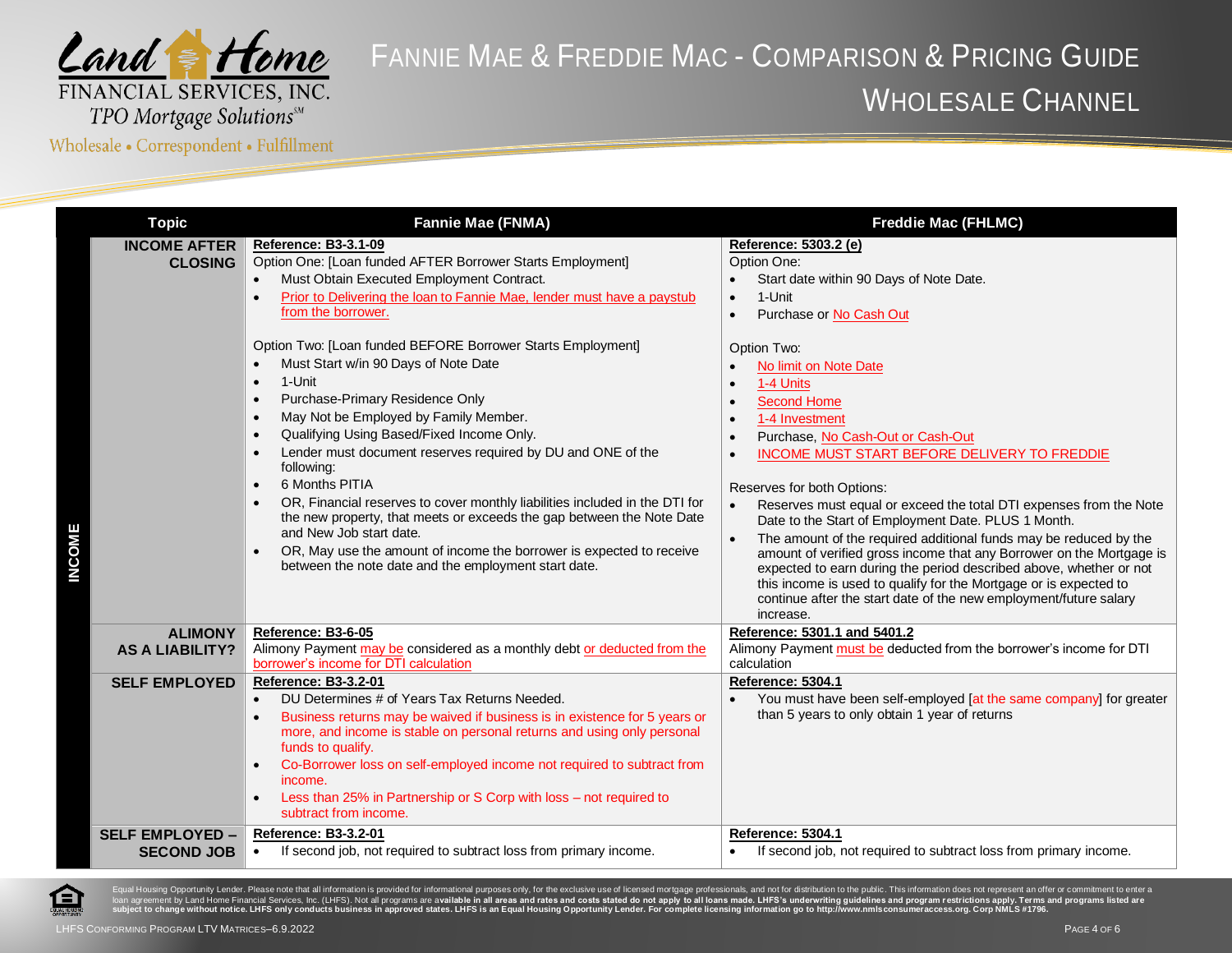

Wholesale • Correspondent • Fulfillment

| <b>TOPIC</b>               |                                                     | <b>FANNIE MAE (FNMA)</b>                                                                                                                                                                                                                                                                                                                                                                                                                                                                                                                      | <b>FREDDIE MAC (FHLMC)</b>                                                                                                                                                                                                                                                                                                                                                                                                                                                                                                                                   |
|----------------------------|-----------------------------------------------------|-----------------------------------------------------------------------------------------------------------------------------------------------------------------------------------------------------------------------------------------------------------------------------------------------------------------------------------------------------------------------------------------------------------------------------------------------------------------------------------------------------------------------------------------------|--------------------------------------------------------------------------------------------------------------------------------------------------------------------------------------------------------------------------------------------------------------------------------------------------------------------------------------------------------------------------------------------------------------------------------------------------------------------------------------------------------------------------------------------------------------|
| <b>PROPER<br/>COLLATER</b> | <b>APPRAISAL WAIVERS</b>                            | <b>Reference: B4-1.4-10</b><br>Must Have Approve/Eligible<br>$\bullet$<br>1-Unit, including condominiums<br>$\bullet$<br>Primary, Second Home & Investment allowed if a refinance<br>$\bullet$<br>Purchases up to 80% LTV<br>$\bullet$<br>Limited C/O up to 75% LTV<br>$\bullet$<br>C/O Refinance up to 70% LTV<br>$\bullet$<br>Second or Investment 60% LTV<br>$\bullet$                                                                                                                                                                     | Reference: Section 5601.9<br>Must Have Accept/Eligible<br>1 Unit, including condominiums<br>$\bullet$<br>Primary or Second Home, NO Investment<br>All LTV's 80% or Less<br>$\bullet$<br>Purchase or no cash-out refinance only<br>$\bullet$                                                                                                                                                                                                                                                                                                                  |
| <b>REFINANCE</b>           | <b>CASH OUT</b><br><b>REFINANCE</b>                 | <b>Reference: B2-1.2-03</b><br>If DTI Exceeds 45% - 6 Month Reserves are required.<br>$\bullet$<br>To Meet 6 Months Owner Requirement Fannie Mae will allow time<br>$\bullet$<br>held in LLC.<br>Fannie Mae offers an "Owner's Interest Buyout" as a Limited Cash-<br>Out Option.<br>LTV are same as Limited Cash-Out<br>$\bullet$<br>Joint Ownership requirement is 12 months. EXEMPT in Case of<br>$\bullet$<br>inheritance.<br>Borrower's Acquiring Sole Ownership May Not Receive Any of the<br>$\bullet$<br>Proceeds from the Refinance. | Reference: 4301.2-6<br>No Reserve Requirement published - If required will be determined<br>by LPA.<br>Freddie does not count time titled as LLC for 6 Month<br>$\bullet$<br>Requirement.<br>Freddie Mac allows for a "Special Purpose Cash-Out" to Buyout<br>$\bullet$<br>Another Owner's Interest.<br>LTVs are same as No Cash Out<br>$\bullet$<br>Joint ownership requirement is 12 months. EXEMPT in Case of<br>$\bullet$<br>Inheritance.<br>Borrower's Acquiring Sole Ownership May Not Receive Any of the<br>$\bullet$<br>Proceeds from the Refinance. |
|                            | <b>NO CASH OUT &amp;</b><br><b>LIMITED CASH OUT</b> | <b>Reference: B2-1.2-02</b><br>Limited cash out is <b>LESSOR</b> of 2% of the Mortgage Amount or<br>$\bullet$<br>\$2000                                                                                                                                                                                                                                                                                                                                                                                                                       | <b>Reference: B2-1.2-02</b><br>No Cash Out is GREATER of 1% of the Mortgage Amount or<br>\$2000                                                                                                                                                                                                                                                                                                                                                                                                                                                              |
| HER                        | <b>INTERESTED PARTY</b><br><b>CONTRIBUTIONS</b>     | Reference: B3-4.1-02<br>Maximum Amount Calculated from the Sales Price<br>$\bullet$                                                                                                                                                                                                                                                                                                                                                                                                                                                           | Reference: 5302.2<br>Maximum Amount Calculated from the Value which is defined as<br>the lesser of the sales price or appraised value as of note date.                                                                                                                                                                                                                                                                                                                                                                                                       |